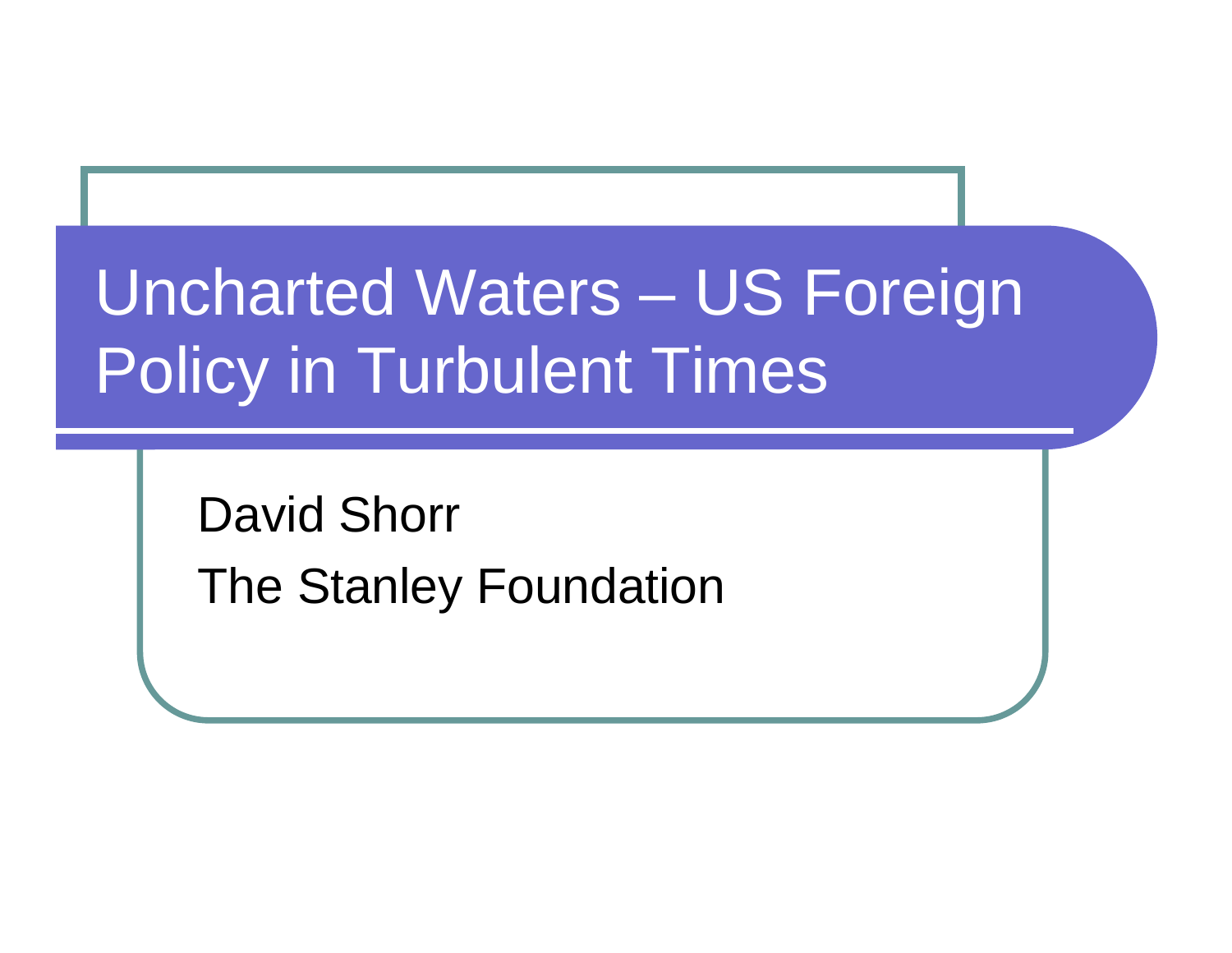- What will it take to have a more effective US foreign & national security policy?
- How to reorient ourselves in response to the times & lessons of recent failures.
- Easy to understand, hard to do.
- We're America, darn it!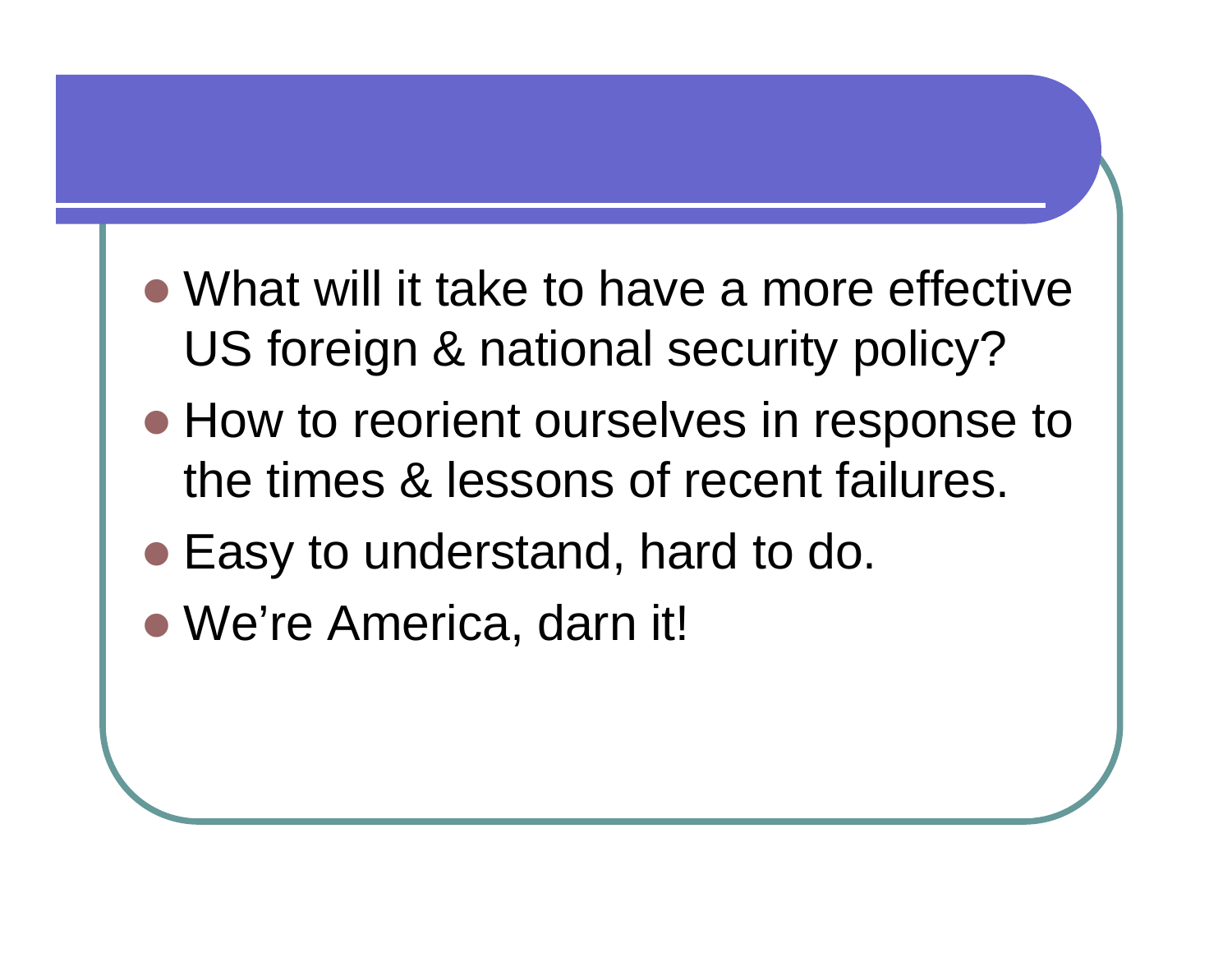Good News:It's not the end of the world.Bad News:

You can see it from here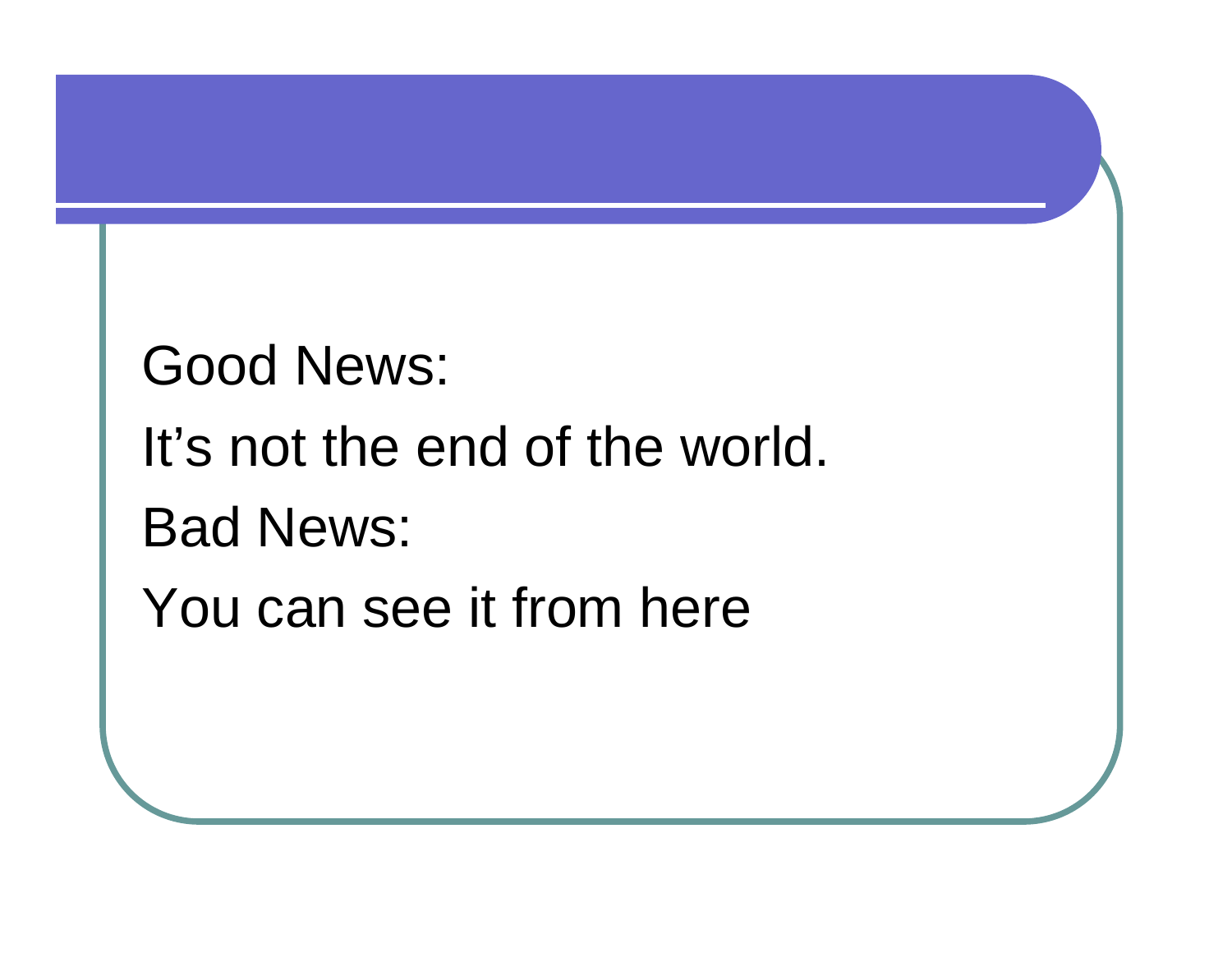Good News:

The US is the world's strongest global power.

Bad News:

Being a superpower doesn't mean what it used to.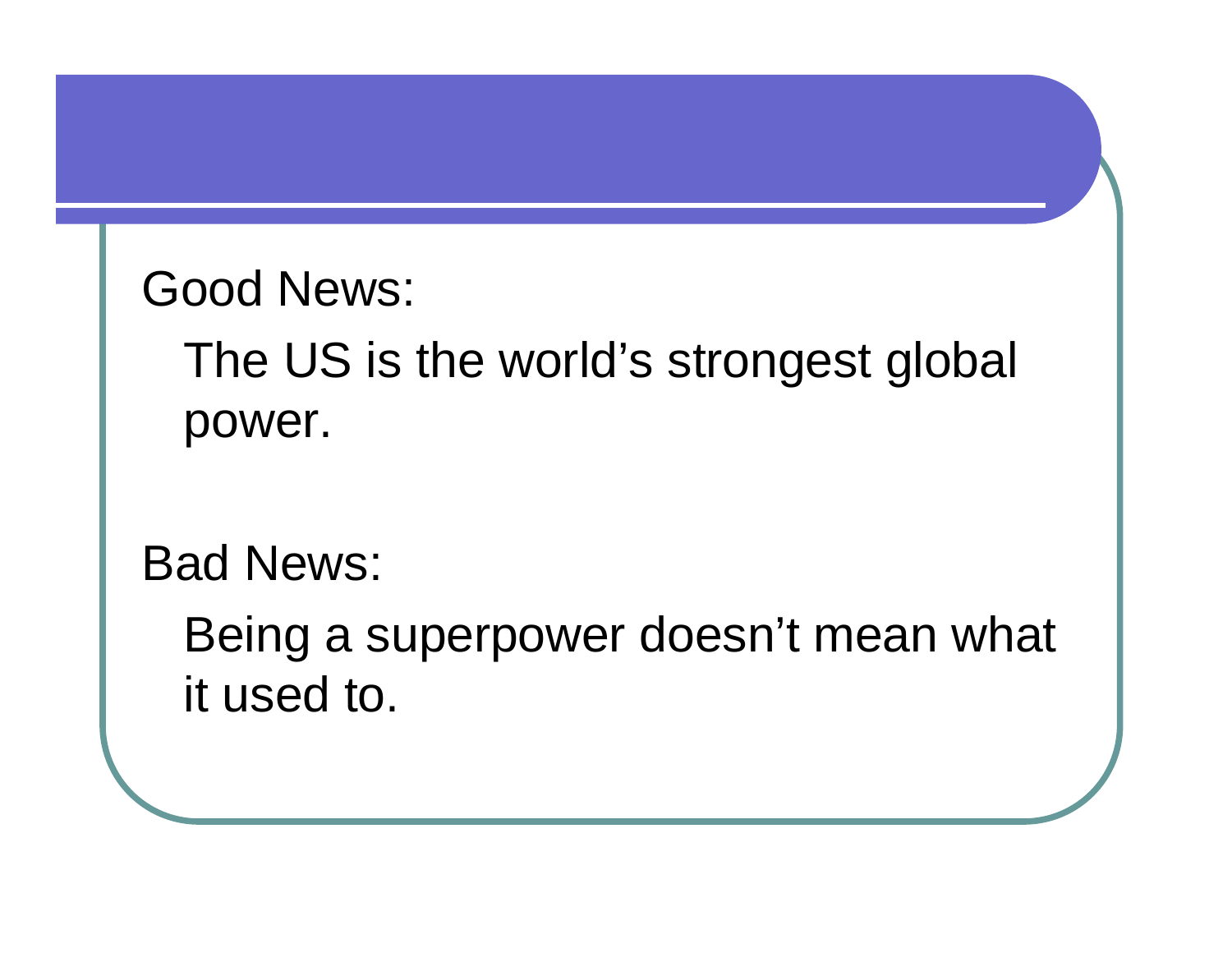Good News:

We're in a unique position to deal with the world's problems.

Bad News:

We're in a unique position to deal with the world's problems.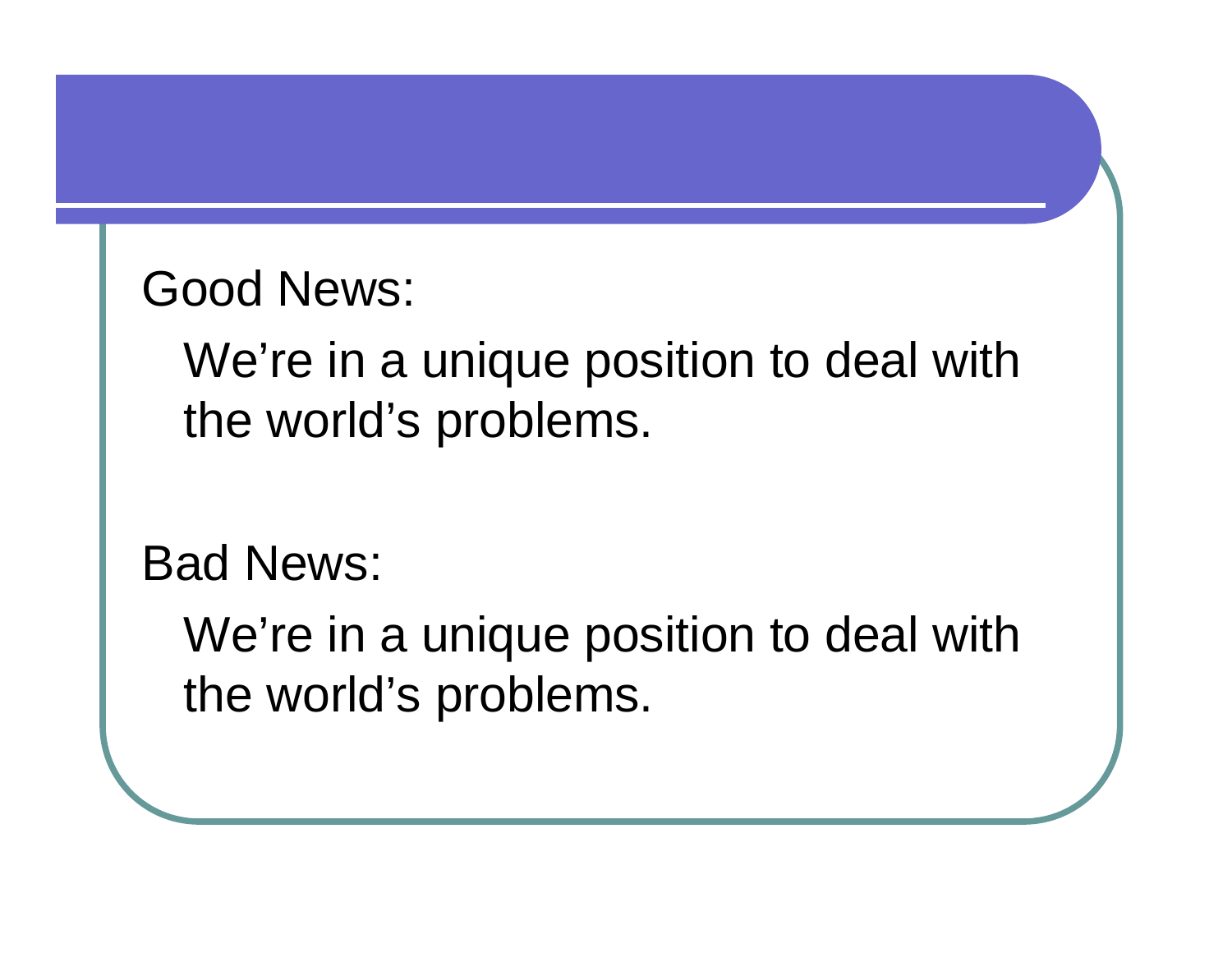#### Assumptions About the US Role & Keys to Effectiveness

- We have the superpower 'job.'
- That doesn't give us the power to call the shots.
- **Military primacy remains an important source** of strength.
- **•** It's not enough.
- What it can do; what it can't; what it needs to be combined with; what we need.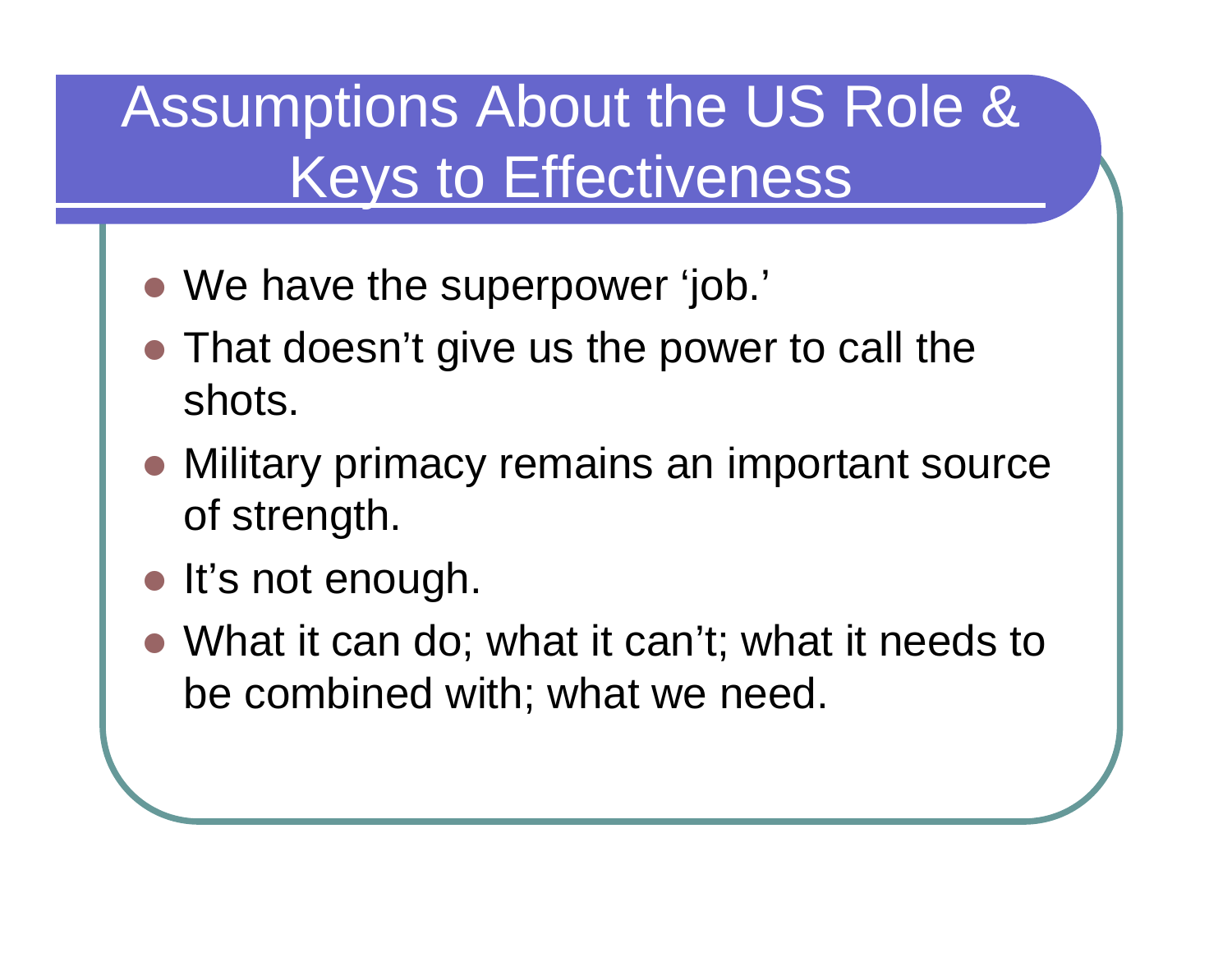# "A crisis is a terrible thing to waste"

#### --Economist Paul Romer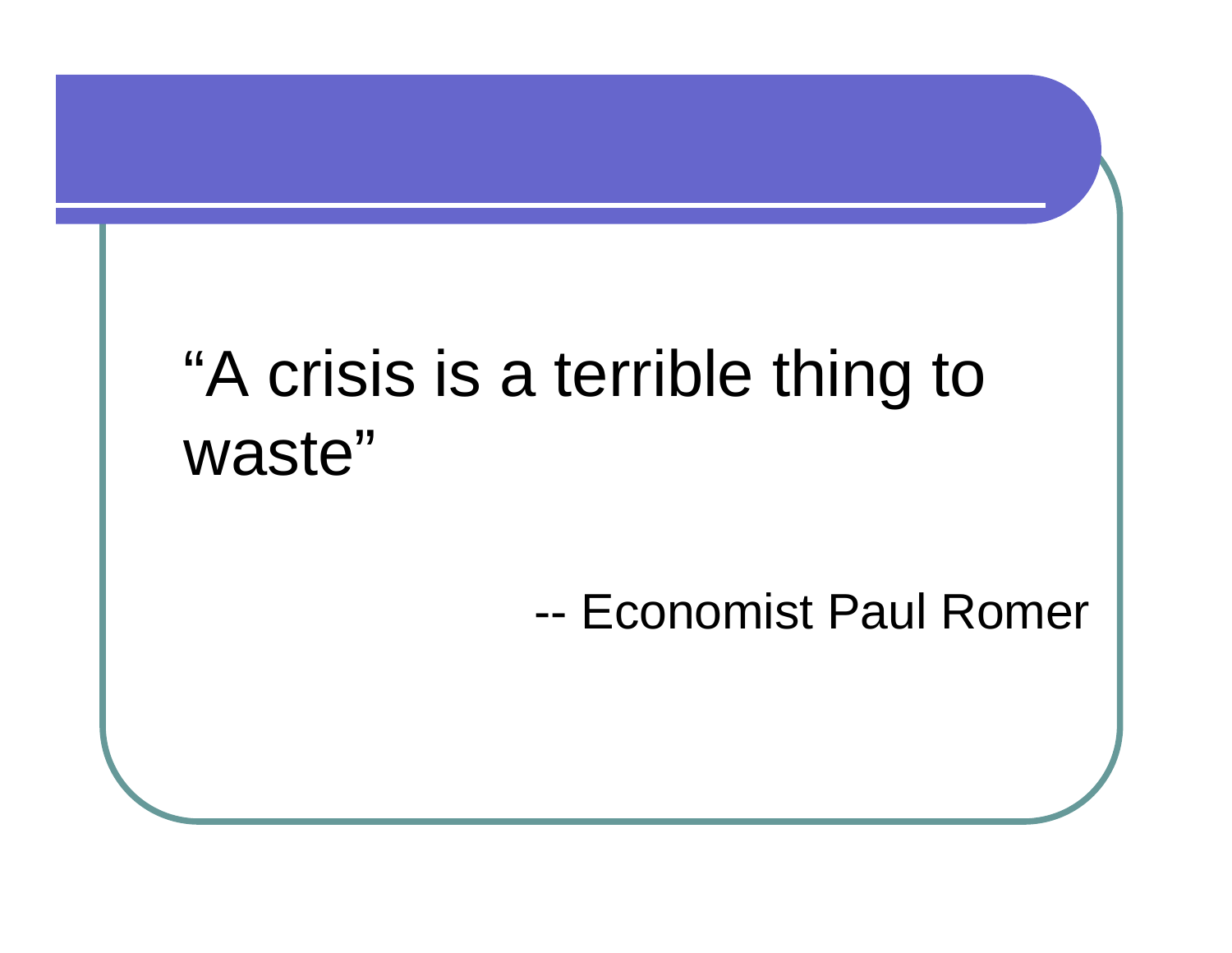## You want to talk about 'crisis?'

- $\bullet$ Global financial meltdown
- Global economic slowdown
- $\bullet$ Iraq
- Afghanistan
- …Pakistan, Al Qaeda, India
- $\bullet$ Iran
- North Korea
- **Global warming**
- Russia/Georgia, China/Taiwan/Tibet...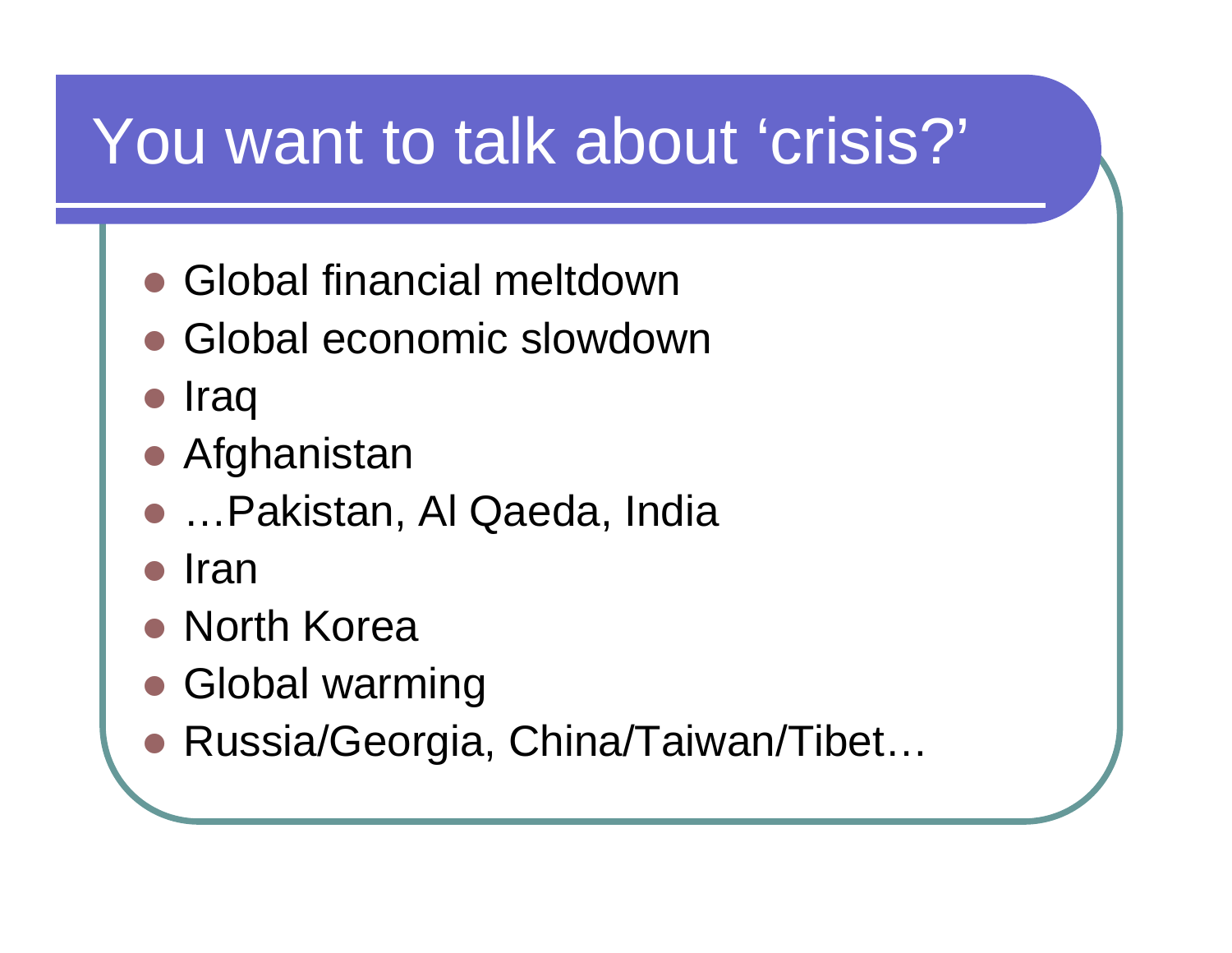#### A Stake in the System

The objective of the United States should be to stabilize the current global order and to create mechanisms through which change—the rise of new powers, economic turmoil, the challenge of groups like Al Qaeda—can be accommodated without overturning the order. Why? The world as it is organized today powerfully serves America's interests and ideals. The greater the openness of the global system, the better the prospects for trade, commerce, contact, pluralism and liberty.

--Fareed Zakaria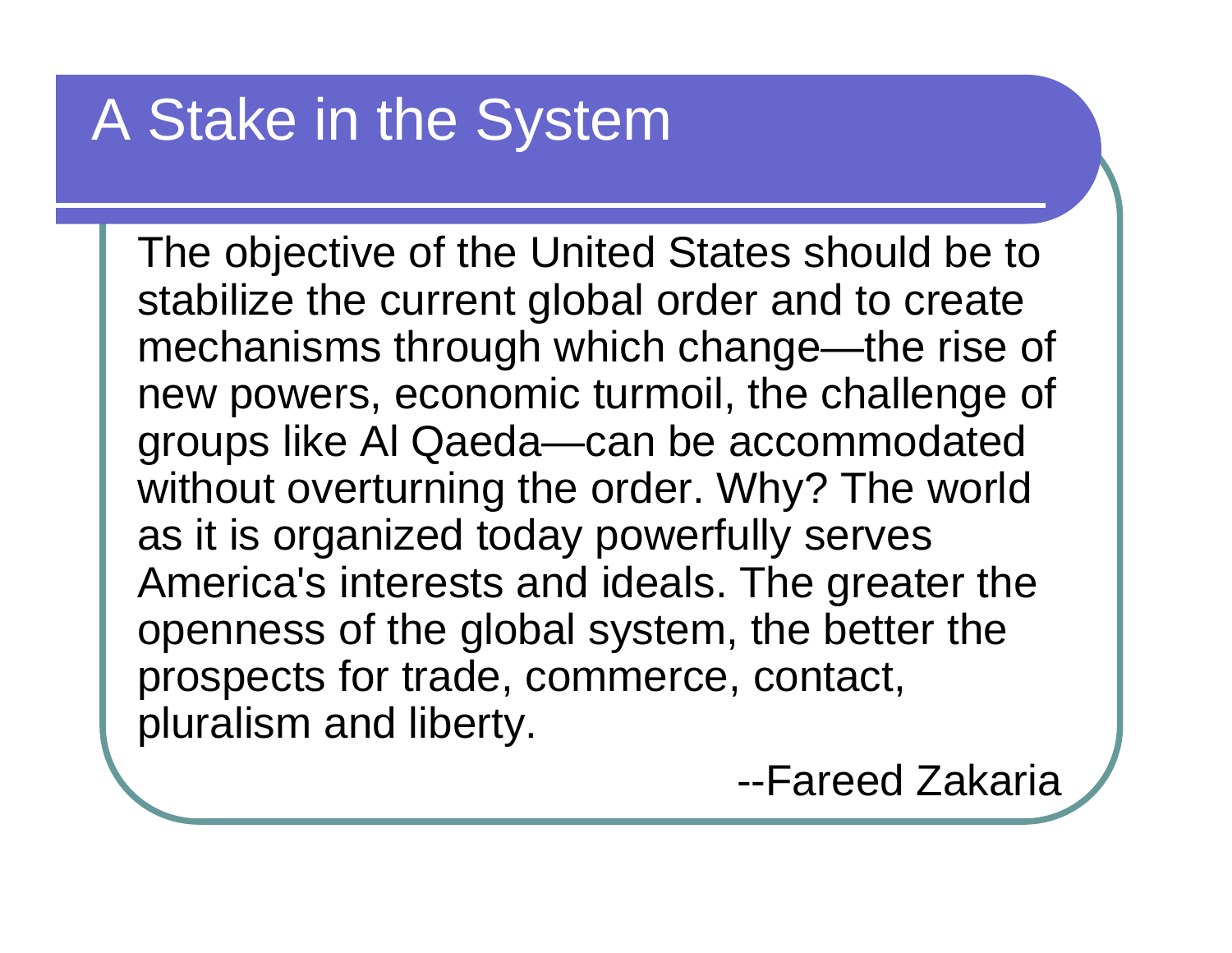#### More Fareed Zakaria

Without better and more sustained cooperation, it is difficult to see how we will solve most of the major problems of the 21st century. The real crisis we face is not one of capitalism or American decline, but of globalization itself. As the problems spill over borders, the demand for common action has gone up. But the institutions and mechanisms to make it happen are in decline…But we need so*me* institutions for global<br>problem eslying, come mechanisme to coordinate problem-solving, *some* mechanisms to coordinate |<br>poliev. Unless we see find weve to sebieve this policy. Unless we can find ways to achieve this, we should expect more crises and less success at solving them.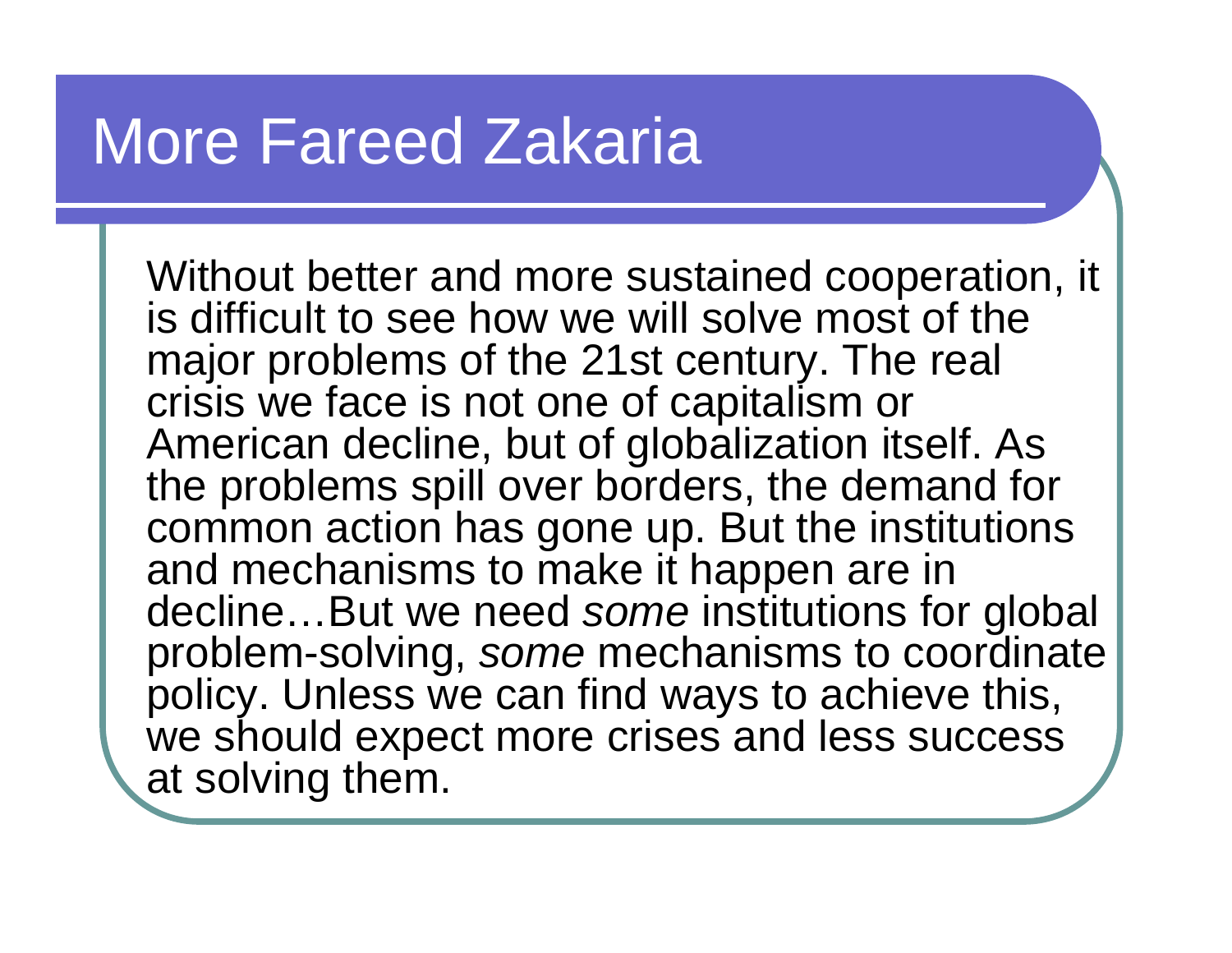

Stuff happens! But in terms of what's going on in that country, it is a fundamental misunderstanding to see those images … and say, 'Oh, my goodness, you<br>didn't have <u>a</u> plan.' That's nonsense. They know what they're doing, and they're doing a terrific job. And it's untidy, and freedom's untidy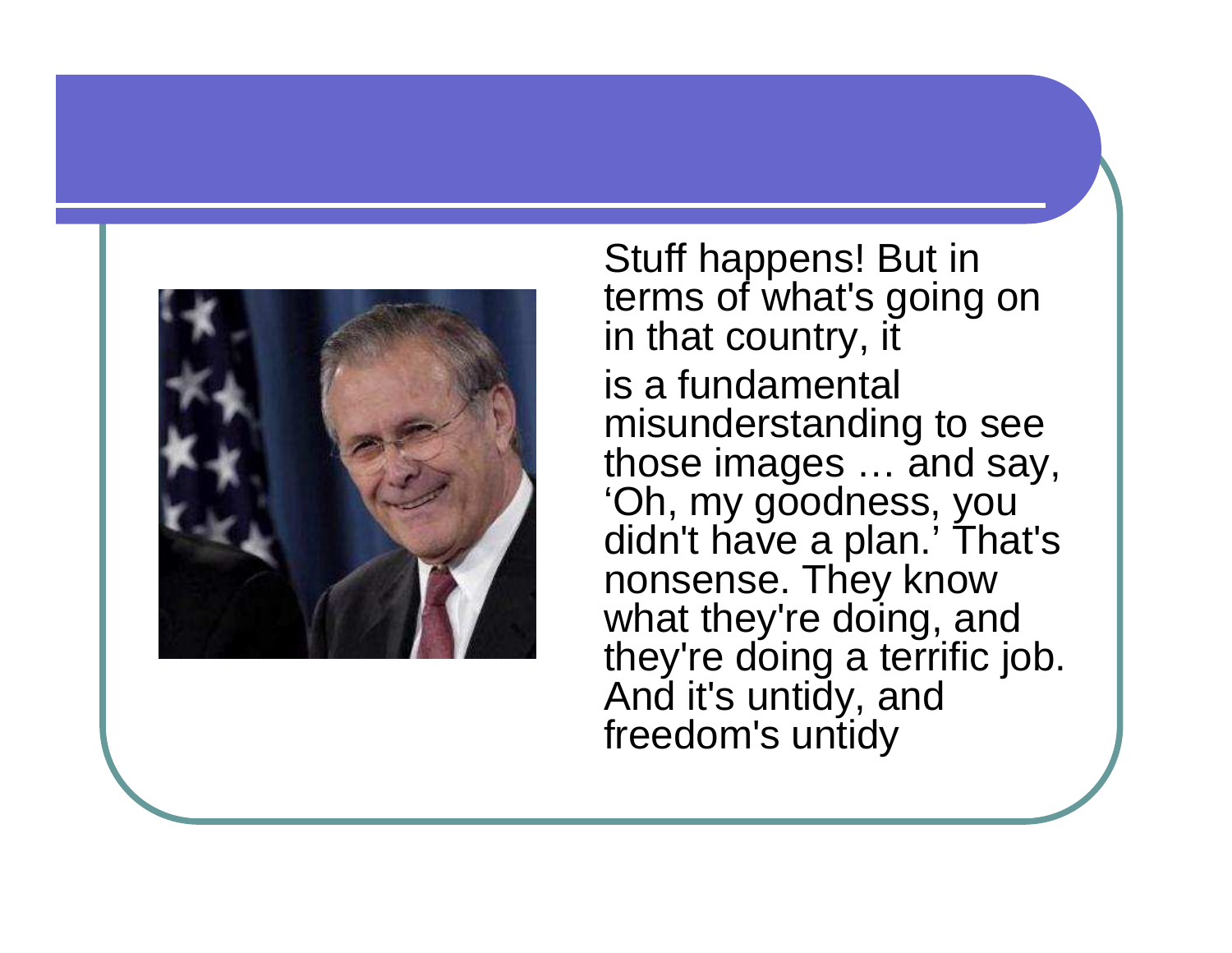Joint Mission Statement of the US Agency for International Development and Department of State

A more democratic, secure, and prosperous world composed of wellgoverned states that respond to the needs of their people, reduce widespread poverty, and act responsibly within the international system.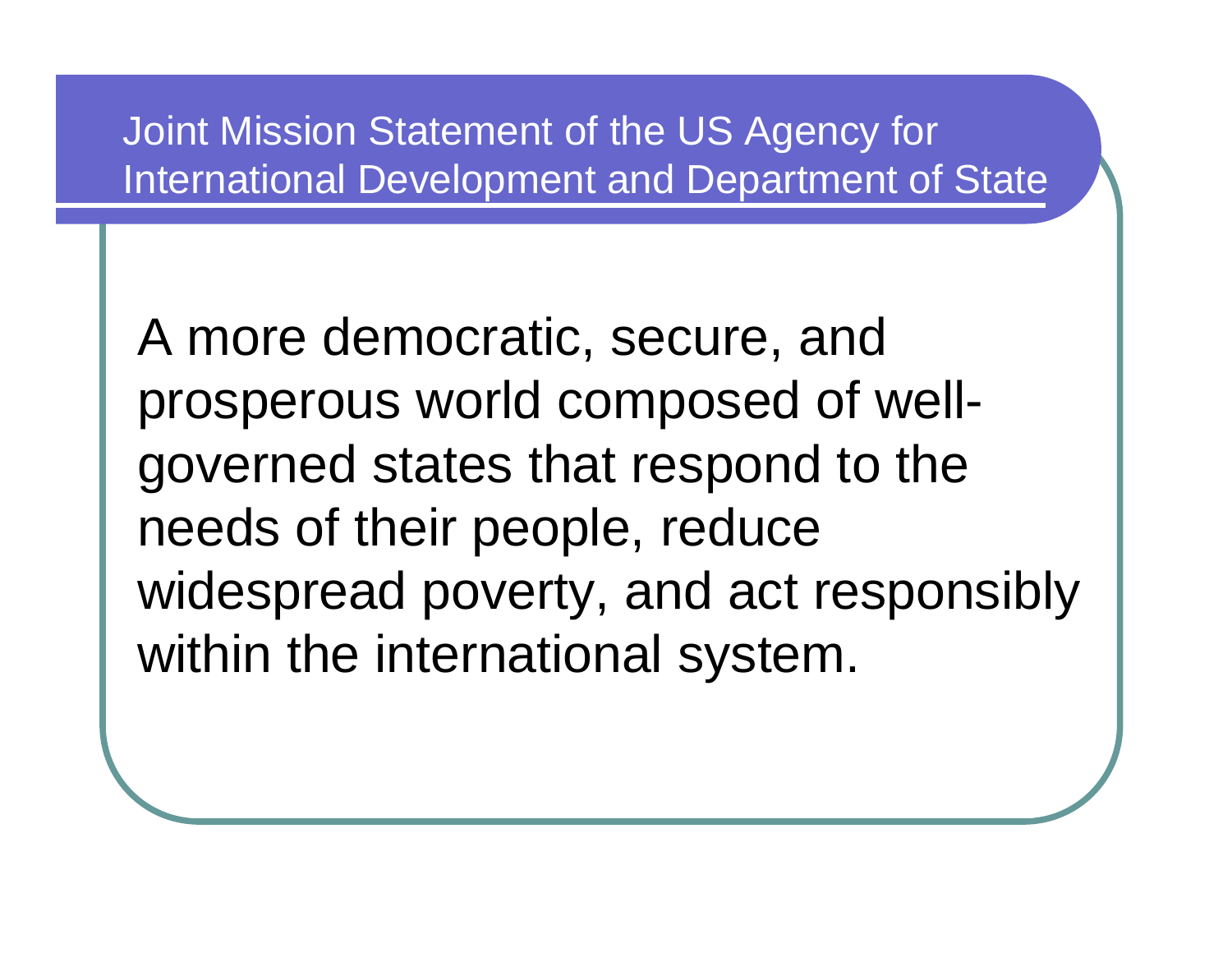#### The Real Generational Struggle

Order v. Disorder

Integration v. Disintegration

Society v. Anarchy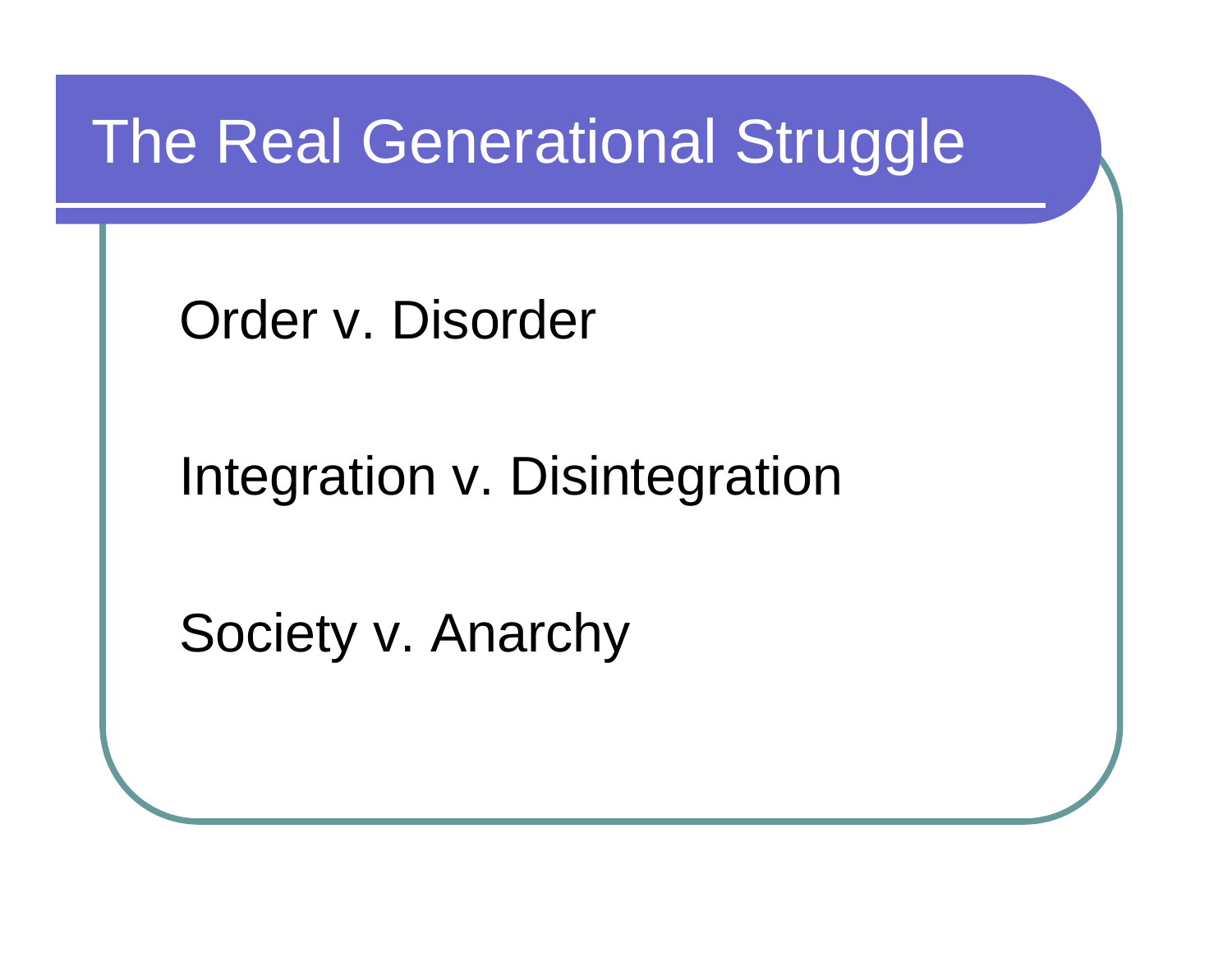Everything I Needed to Know About International Politics I Learned in Kindergarten

- Everyone has to play by the same rules.
- You have to do for others if you want them to do for you
- No one likes to be bossed around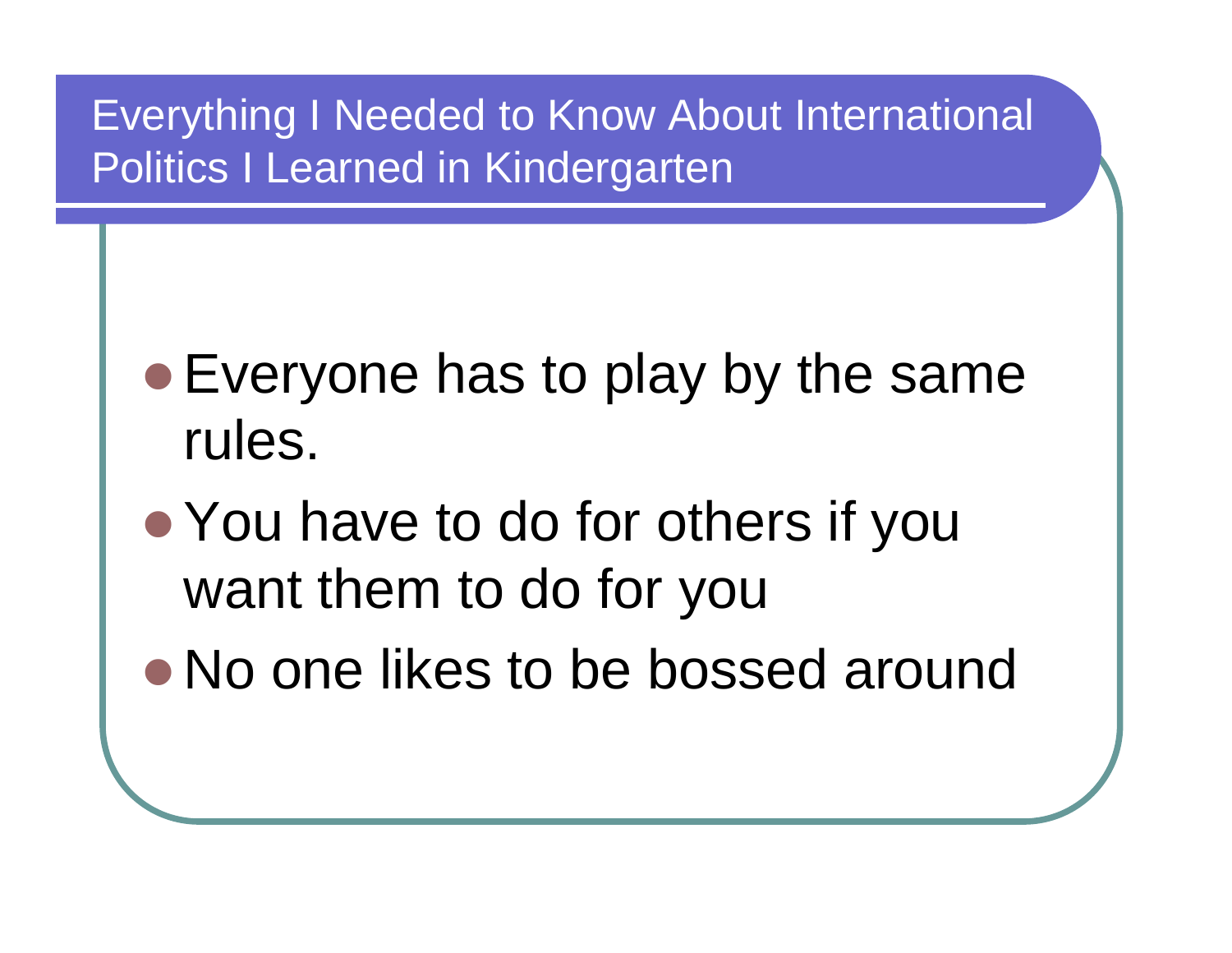### The Nuclear NonproliferationNorm and Bargain

- Non-nuclear weapon states will never acquire them & will conduct civilian nuclear activities under intl safeguards
- Nuclear weapon states will disarm.
- Which side has lived up to the bargain?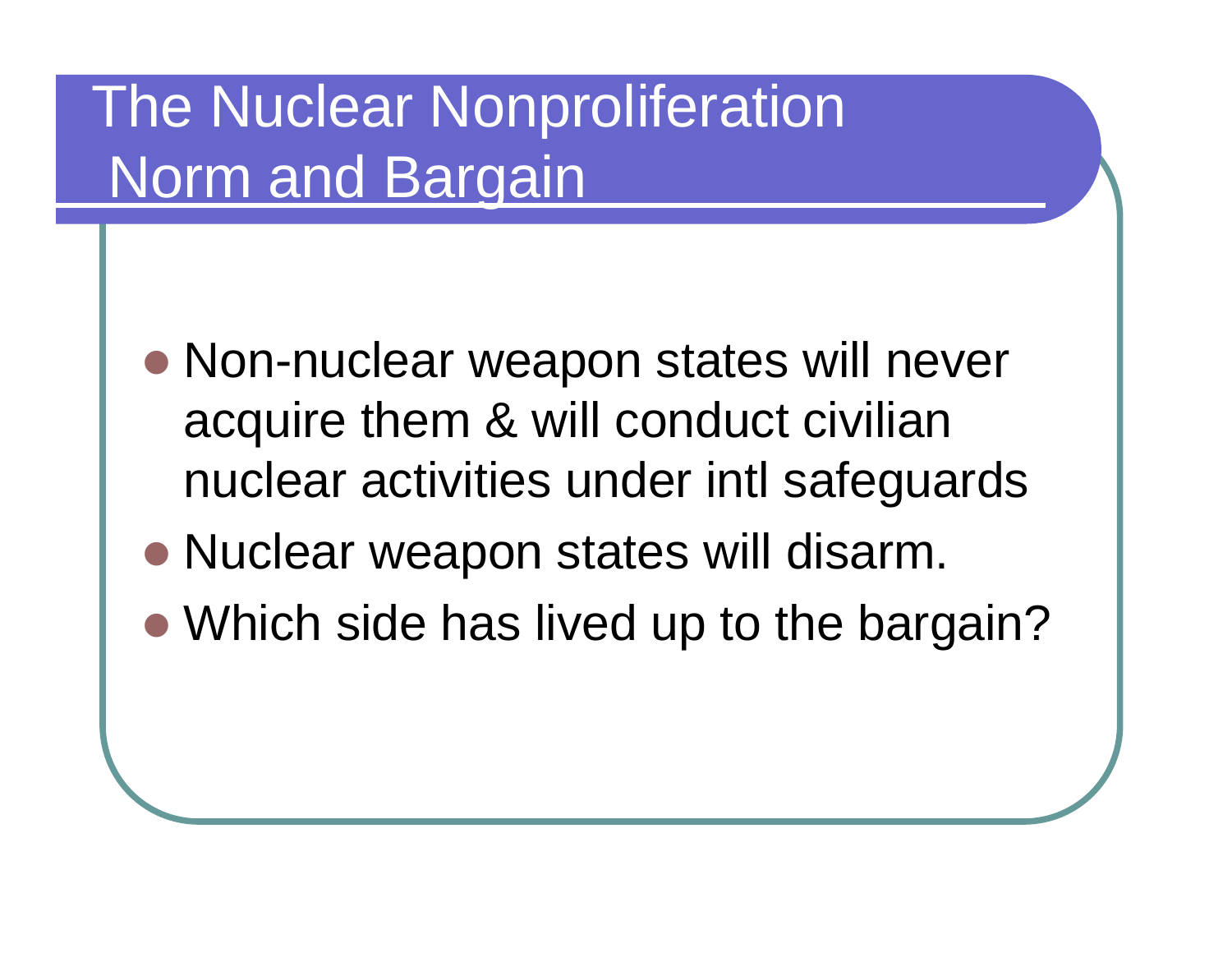## The Anti-Terror Fight in Context

The aim of the extended battle of ideas is to strengthen a global consensus around shared goals. Ultimately, the objective is to have more of the world feel stronger kinship with the United States, in part through a more concerted effort toward increased prosperity and peace.

--Revitalizing International Cooperation:

A Bipartisan Agenda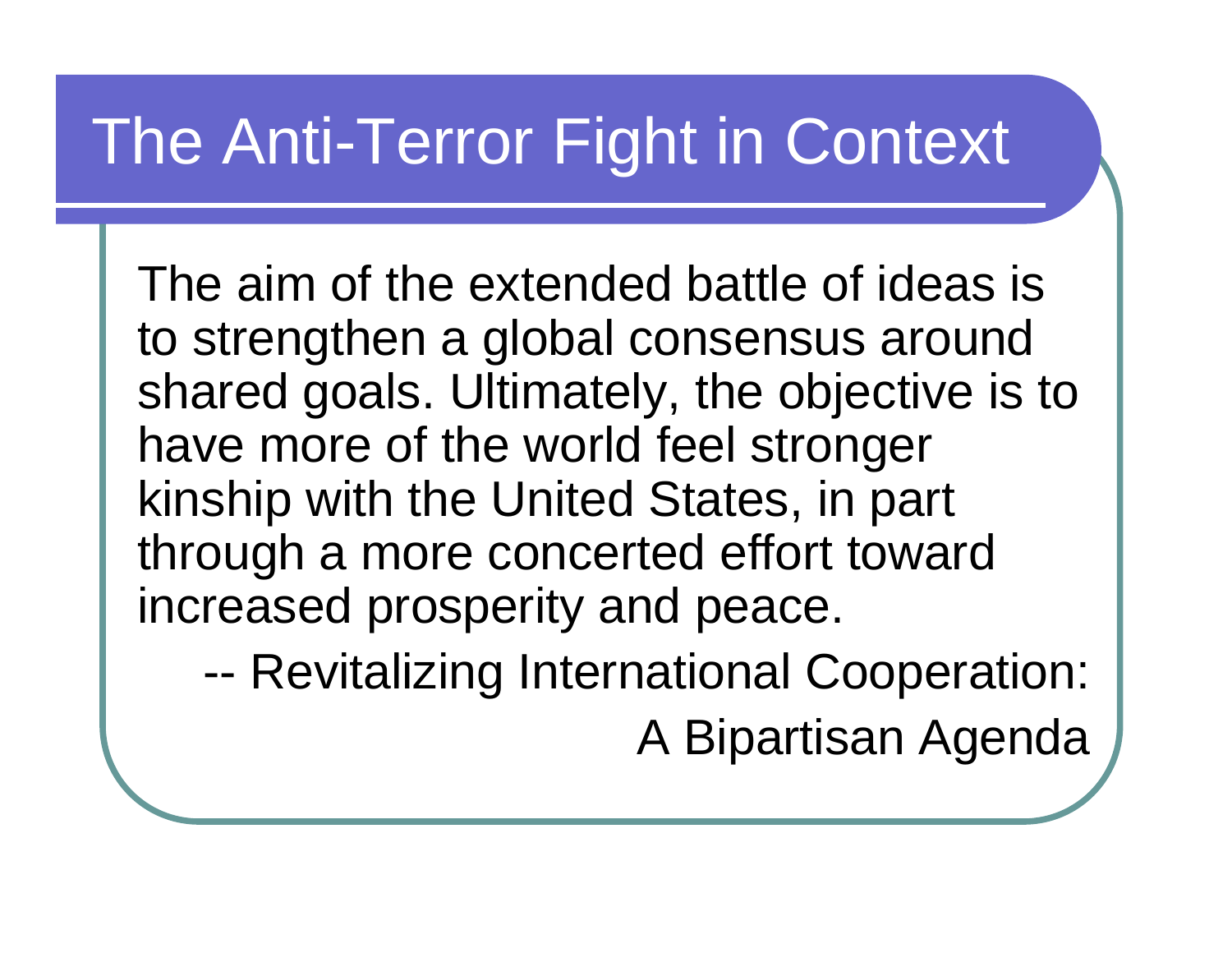#### More Bipartisan Consensus

The opposite of a patient and steady long struggle is a constant sense of emergency. If we convince ourselves that there should be no limits to what we will do to prevent an attack, we can begin to lose some of the strength borne of our ideals and moral authority.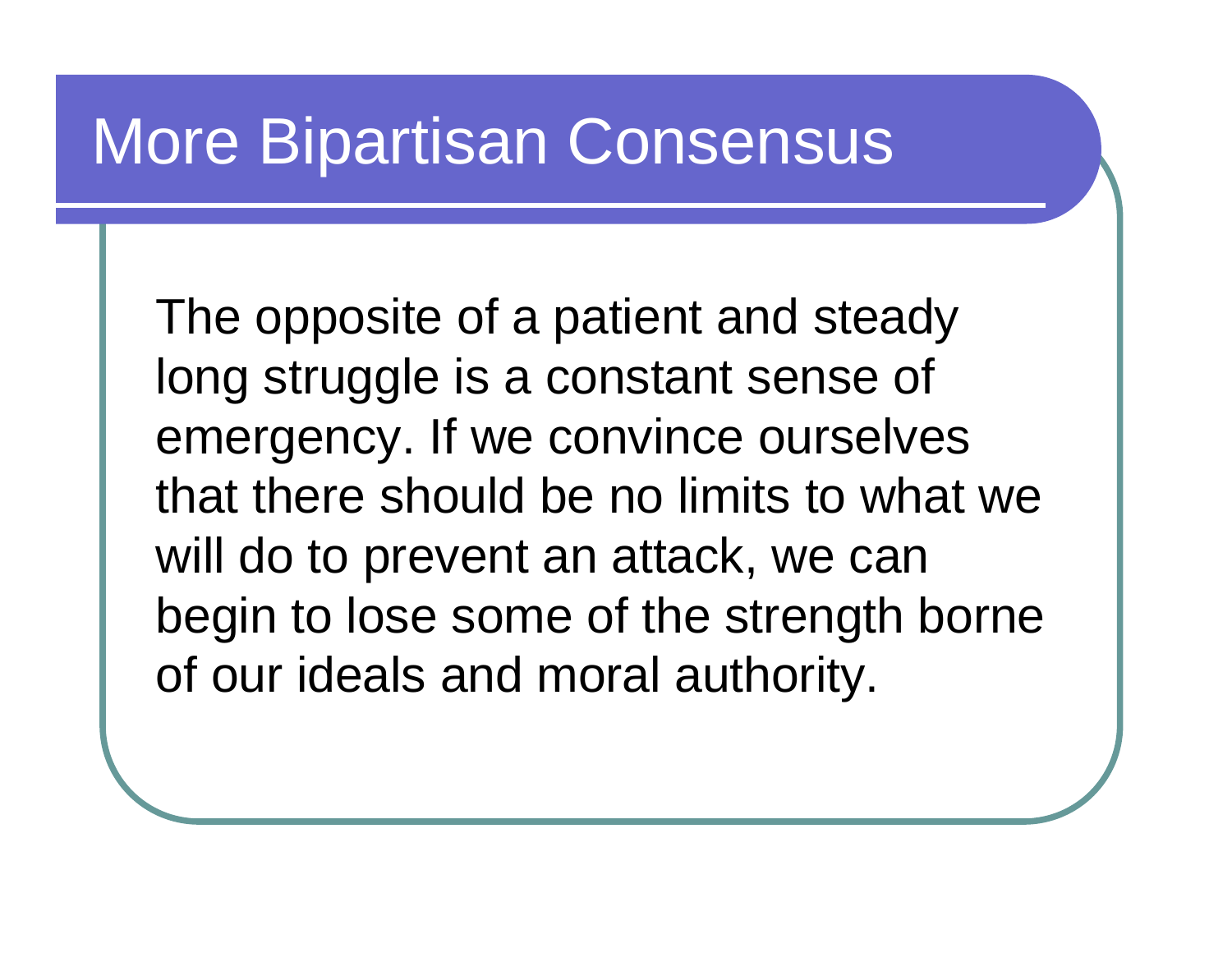#### Trade & the Global Economy

We need to "treat globalization less as a gospel and more as an opportunity for the betterment of the human condition…The pursuit of open markets should not be an end in itself, but a means of improving economic conditions worldwide."

> --Zbigniew Brzezinski